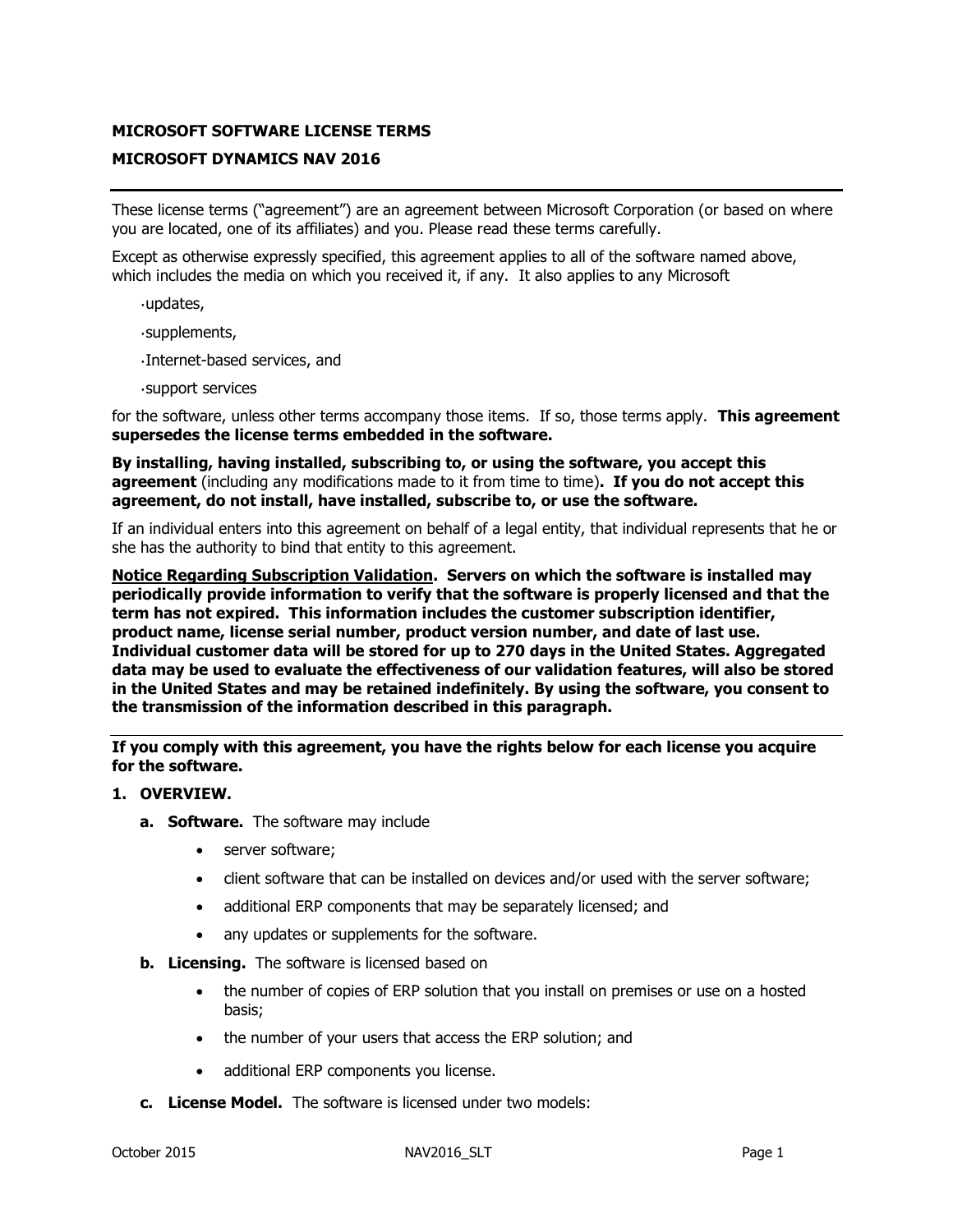- **Perpetual License Model** Under this model, you have licensed the software under perpetual license terms, as code that is installed on your premises or hosted for you by a third party acting as your agent ("Perpetual License Model").
- **Subscription License Model**  Under this model, you have licensed the software on a per user basis for a limited period, as further described in your agreement with your partner. The software may be installed on your premises with day to day management and control solely by your partner, or hosted by your partner or any third party providing services to you ("Subscription License Model").
	- $\circ$  If your license expires or terminates, your right to use the software will stop immediately. If you continue using the software after that, you could be held liable for infringement of intellectual property rights, which could result in significant damages being assessed against you or other legal remedies.

# **2. DEFINITIONS.**

- "affiliate" means any legal entity that directly or indirectly owns, is directly or indirectly owned by, or that is directly or indirectly under common ownership with a party to this agreement.
- **"Additive SAL"** means a SAL that must be used on conjunction with a base SAL.
- "**business process outsourcing**" means the contracting of a specific critical or non-critical business task, function or process to a third-party service provider, where the services provided include direct or indirect access to the software.
- "**CAL**" means client access license.
- **"client software"** means the components of the software that allow a device to access or use the server software or to use certain aspects of the server software.
- "**device**" means a single personal computer, workstation, terminal, handheld computer, mobile phone, personal digital assistant, or other electronic device.
- **"direct access"** occurs when any user logs on to the software through a Microsoft Dynamics client.
- **•** "**ERP**" means enterprise resource planning.
- "**ERP solution**" means the components of the software that control your users and financial reporting units.
- **"External Accountant User"** means a user employed by a third party to access the software, solely to provide supplemental professional accounting or bookkeeping services related to the auditing process.
- **"external user"** means your customers that are not included in the definition of "you".
- "**Full User**" means a user who has unrestricted access to all of the functionality in the server software including setting-up, administering and managing all parameters or functional processes across the ERP solution.
- "**Instance"** means an image of software that is created by executing the software's setup or install procedure or by duplicating an existing Instance.
- **"internal business purposes"** means managing your business, but not that of an independent third party.
- "**Limited User**" means a user who accesses your ERP solution directly or indirectly for purposes of completing only the tasks described below. Any access beyond these limitations requires a Full User.
	- (i) "Read" access to data contained in the ERP solution through any client; or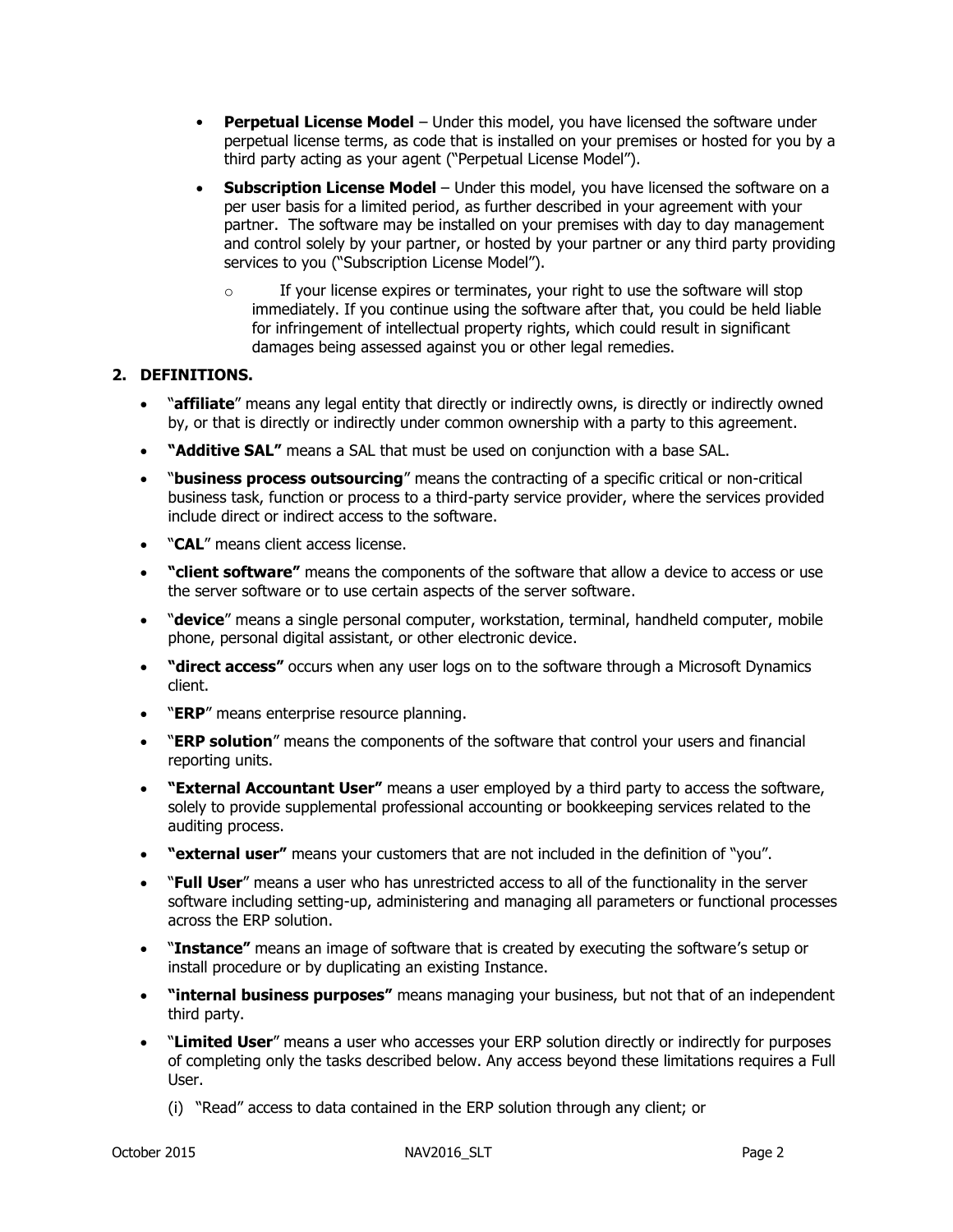- (ii) "Write" access through any client accessing the ERP solution via the Microsoft Dynamics NAV API to a maximum of 3 table objects with the following exceptions:
	- limited users are not authorized to write to any of the following tables: General Ledger Entry (table number 17), Permission Set (table number 2000000004), Permission (table number 2000000005) or Access Control (table number 2000000053); and
	- any table described in Appendix A of the software's Licensing Guide as "Limited User Included Tables" do not count towards the 3 table objects. Microsoft may update such Appendix A of the Licensing Guide from time to time, at its discretion, to include additional Tables. See the Microsoft Dynamics NAV 2016 Licensing Guide located at go.microsoft.com/fwlink/?LinkID=509810&clcid=0x409.
- **"operating system environment" or "OSE"** means all or part of an operating system Instance, or all or part of a virtual (or otherwise emulated) operating system Instance which enables separate machine identity (primary computer name or similar unique identifier) or separate administrative rights, and instances of applications, if any, configured to run on the operating system Instance or parts identified above. There are two types of OSEs, physical and virtual. A physical hardware system can have one Physical OSE and/or one or more Virtual OSEs.
- "**ownership**" means more than 50% ownership.
- "**partner**" means the entity that has signed a channel partner agreement with Microsoft authorizing it to market and distribute the software.
- **"Physical OSE"** means an OSE that is configured to run directly on a physical hardware system. The operating system Instance used to run hardware virtualization software (e.g. Microsoft Hyper-V Server or similar technologies) or to provide hardware virtualization services (e.g. Microsoft virtualization technology or similar technologies) is considered part of the Physical OSE.
- "**SAL**" means subscriber access license.
- **"server"** means a physical hardware system capable of running server software.
- **"Server Farm"** means a single data center or two data centers each physically located:
	- $\circ$  in a time zone that is within four hours of the local time zone of the other (Coordinated Universal Time (UTC) and not DST), and/or
	- $\circ$  within the European Union (EU) and/or European Free Trade Association (EFTA).
- **"server software"** means the components of the software that provides services or functionality on your server.
- **"System Administrator User"** means a user accessing the software, solely to install, configure and maintain the server software, including management of user rights.
- **"Virtual OSE"** means an OSE that is configured to run on a virtual hardware system.
- "**you**" means the legal entity that has agreed to this agreement, your affiliates, and each of your, and your affiliates', employees, contractors, agents and suppliers.

# **3. INSTALLATION AND USE RIGHTS.**

- **a. Server Software.** You must purchase a server software license to use the server software. You may install an unlimited number of copies of the server software to access your ERP solution. However, you may only use the number of copies that your license key permits.
- **b. Client Software.** You may only use the client software with the ERP solution. You may install an unlimited number of copies of the client software to access your ERP solution. The client software may be used only by the number of licensed users that your license key permits.
- **c. Additional ERP Components.** If additional ERP components are available to you, you must obtain a separate license for each ERP solution if you wish to run an additional ERP component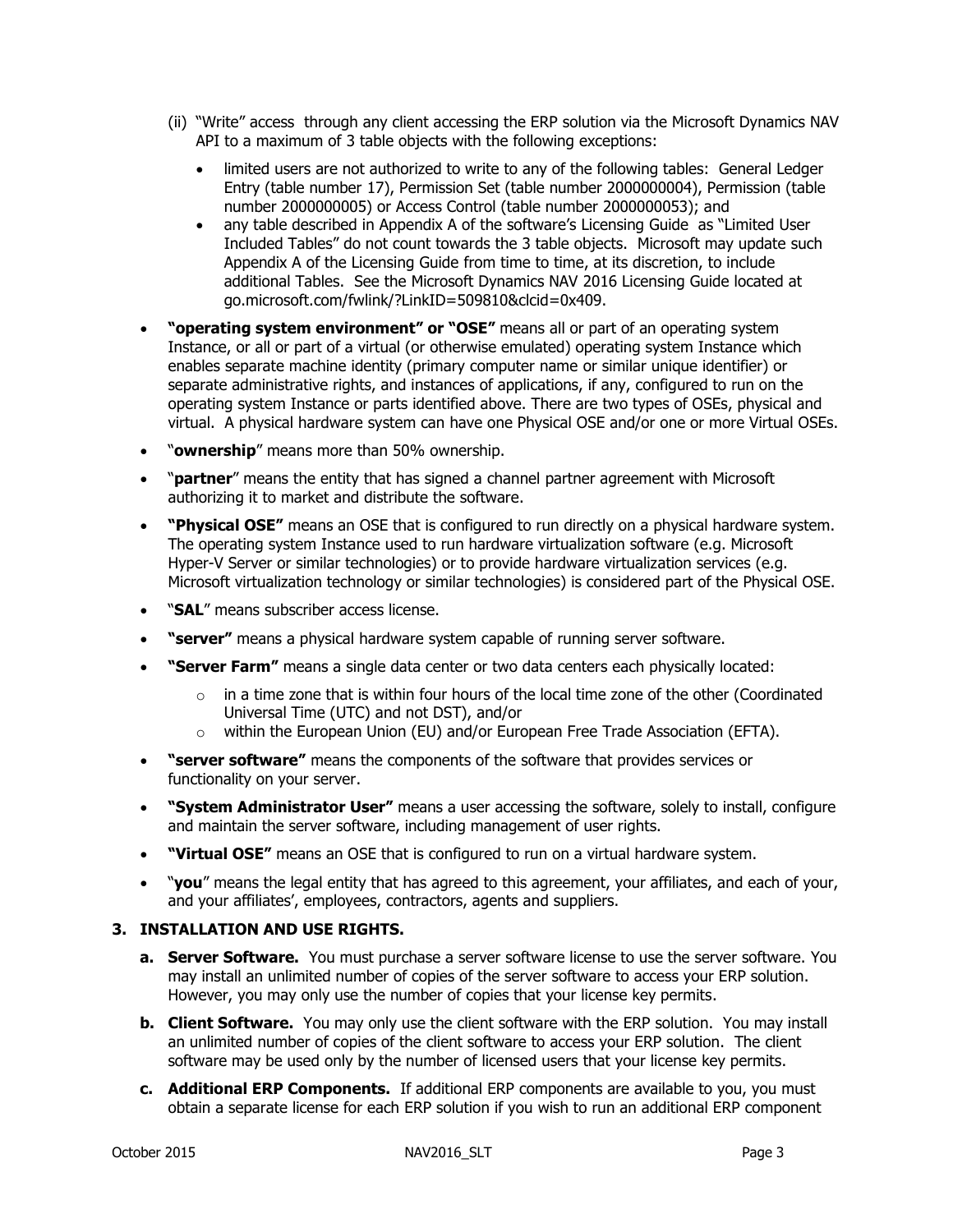for multiple ERP solutions. For additional information and license restrictions regarding additional ERP components, see the Microsoft Dynamics NAV 2016 Licensing Guide located at go.microsoft.com/fwlink/?LinkID=509810&clcid=0x409.

**4. TYPES OF USER LICENSES.** Except as otherwise specified, the types of user licenses for the software are as follows:

**a. Access Licenses (CALs and SALs).** In addition to the server software license, you must acquire and assign an Access License to each user that accesses the ERP solution directly or indirectly. You need an Access License for each user that directly or indirectly accesses the ERP solution through a third party application. Access Licenses are specific to an ERP solution and may not be used with or shared among different ERP solutions.

**Types of CALs.** There are two types of CALs: Full CALs and Limited CALs.

- A "**Full CAL**" is a license that entitles a user to perform the tasks of a Full User.
- A **"Limited CAL"** is a license that entitles a user to perform only the tasks of a Limited User. You may license up to 4 Limited CALs per Full CAL.

**Types of SALs.** There are three types of SALs: Standard SALs, Extended Use Additive SALs, and Limited SALs.

- A "**Standard SAL**" is a base SAL license that entitles a user to perform Full User tasks across the ERP Solution using all of the functionality included in the Starter Pack, as described in the Microsoft Dynamics NAV 2016 Licensing Guide located at go.microsoft.com/fwlink/?LinkID=509810&clcid=0x409.
- An **"Extended Use Additive SAL"** is a license, additive to the Standard SAL, which entitles a user to perform Full User tasks using the functionality included in the Extended Pack, as described in the Microsoft Dynamics NAV 2016 Licensing Guide.
- A **"Limited SAL"** is a license that entitles a user to perform only the tasks of a Limited User.

**b. "Concurrent CALs"** are licenses that allow any user to access the ERP solution. The number of concurrent CALs licensed refers to the maximum number of users that may access the ERP solution simultaneously. You may select the Full CAL or Limited CAL as concurrent CAL types. Concurrent CALs can only be licensed under the Perpetual License Model.

**c. "User SALs"** are licenses that are specific to each user and may not be shared with other users. You may select the Standard SAL, the Extended Use Additive SAL, or the Limited SAL as user SAL types. If you select the Extended Use Additive SAL, You must license Extended Use Additive SALs for all Standard SALs. The Limited SAL grants access to the same set of functionalities that are available to users performing Full User tasks, subject to the restrictions listed in the Limited User definition. Microsoft grants you, at no charge, two SALs of the same type used by your Full Users: one specifically for an External Accountant User, and one specifically for a System Administrator User. You may permanently reassign your user SAL from one user to another. You may temporarily reassign your user SAL to a temporary user while the permanent user is absent. The External Accountant User and the System Administrator User cannot be used for any other purposes. User SALs can only be licensed under the Subscription License Model.

**d. "External Users"** You do not need Access Licenses for external users. External users must be designated in the user table for the software, and cannot use any clients provided by the Microsoft Dynamics NAV Application Programming Interface (API), such as the Microsoft Dynamics NAV 2016 Windows client, or the Microsoft Dynamics NAV 2016 Web Client. External User licenses must not be used for business process outsourcing purposes.

For additional information about the types of user licenses and the license restrictions regarding user licenses, see the Microsoft Dynamics NAV 2016 Licensing Guide located at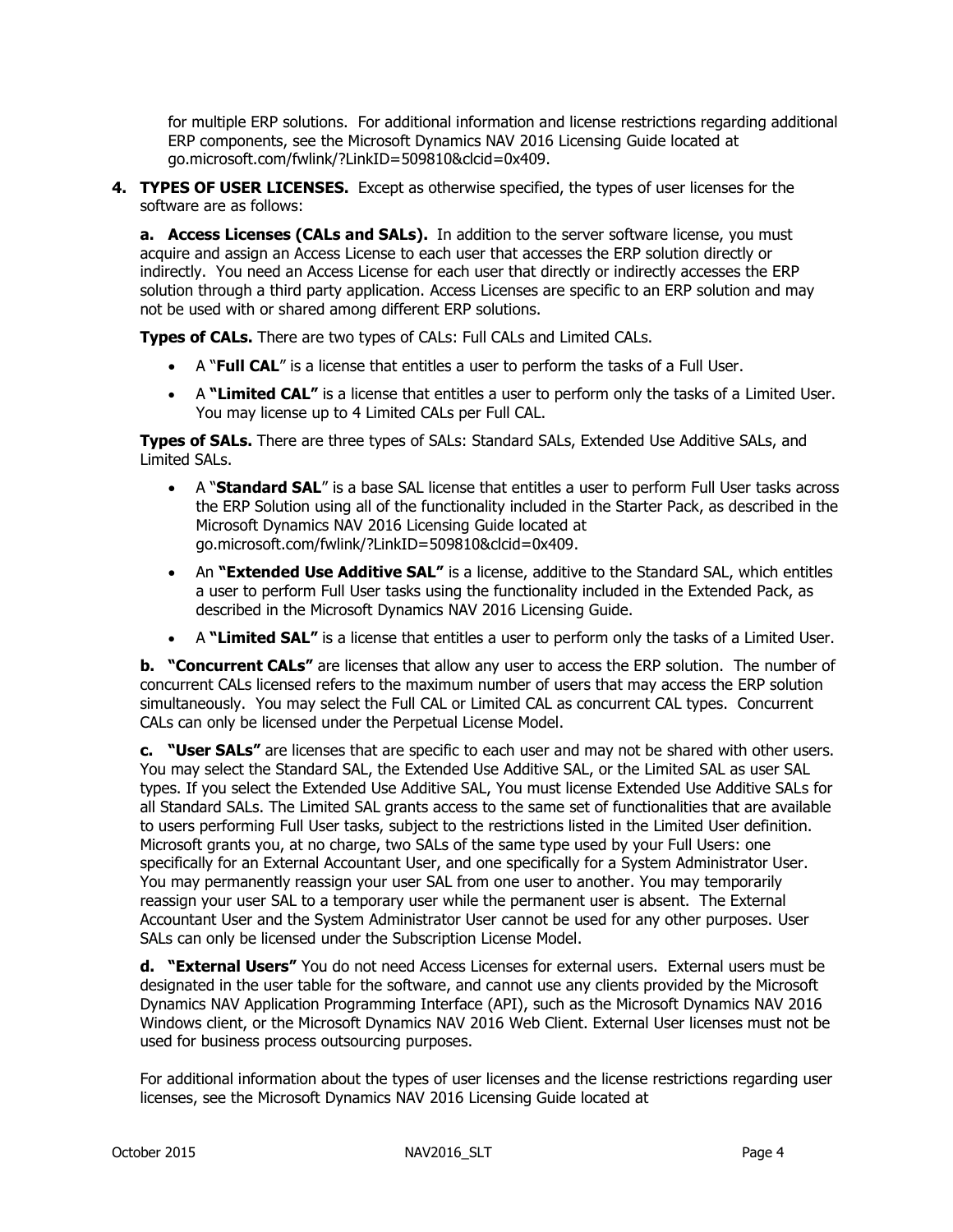go.microsoft.com/fwlink/?LinkID=509810&clcid=0x409.

### **5. TERMS SPECIFIC TO PERPETUAL LICENSE MODEL.**

 Your rights to use the software are perpetual but may be revoked if you do not comply with the terms of this agreement.

# **6. TERMS SPECIFIC TO SUBSCRIPTION LICENSE MODEL.**

## **Subscription Validation.**

- o Servers on which the software is installed will from time to time perform a validation check of the software. Validation verifies that the software has been properly licensed. It also verifies that no unauthorized changes have been made to the validation functions of the software.
	- $\circ$  The validation check may be initiated by the software or Microsoft. To enable validation checks, the software may from time to time require updates or additional downloads of the validation functions of the software. The updates or downloads are required for the proper functioning of the software and may be downloaded and installed without further notice to you. During or after a validation check, the server may send information about the software, the computer and the results of the validation check to Microsoft. This information includes customer subscription identifier, product name, license serial number, product version number, and the date of last use. Microsoft will use this information only to verify licensing compliance. By using the software, you consent to the transmission of this information. For more information about validation and what is sent during or after a validation check, see go.microsoft.com/fwlink/?LinkID=509810&clcid=0x409.
- $\circ$  If, after a validation check, the software is found to be improperly licensed, Microsoft or your partner may provide notice that the software is improperly licensed, and you may
	- **•** receive reminders to obtain a properly licensed copy of the software, or
	- need to follow instructions in the notice to be licensed to use the software.
- **Term.** The term for your subscription license is set in your agreement with your partner.

# **7. ADDITIONAL LICENSING REQUIREMENTS AND/OR USE RIGHTS**

- **a. Multiplexing.** Multiplexing (sometimes referred to as "pooling") is a manner of indirect hardware or software access ("indirect access") that
	- pools connections,
	- reroutes information,
	- reduces the number of users that directly access or use the software, or
	- reduces the number of users the software directly manages.

Any user accessing the ERP Solution through a multiplexed connection must be appropriately licensed with an Access License.

- **b. Business Process Outsourcing.** You may not use the software to provide business process outsourcing services to your clients or customers. You may however make your Access Licenses available to business process outsourcers acting on your behalf and providing services to your business.
- **c. License Mobility and Outsourcing Software Management.** 
	- **License Mobility.** You may reassign your ERP Solution Licenses, for which you are under a current maintenance plan, to (i) any servers running Physical OSEs or Virtual OSEs dedicated to you and located within the same Server Farm as often as needed, or (ii) from one Server Farm to another, but not on a short-term basis (i.e., not within 90 days of the last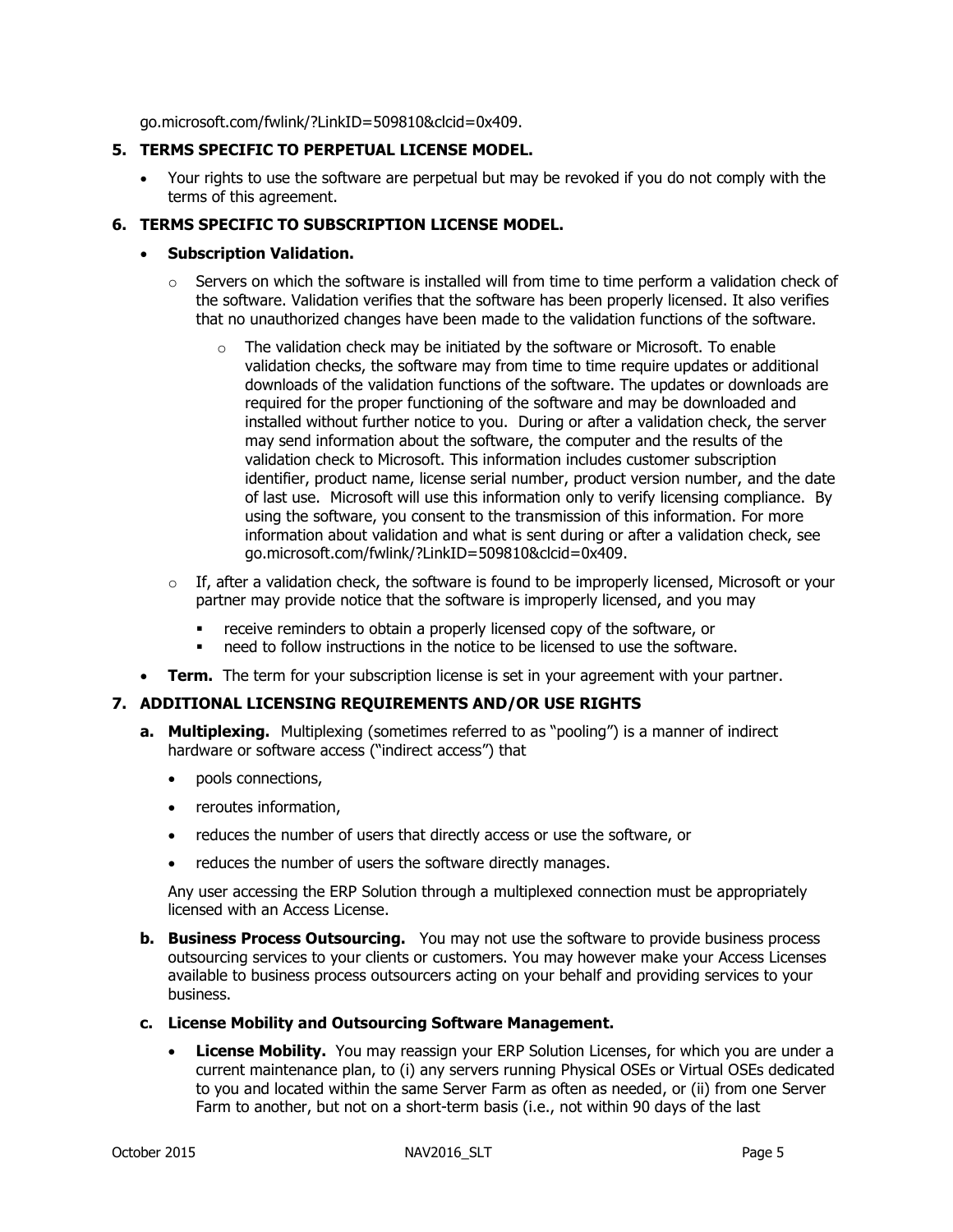assignment).

- **Outsourcing Software Management.** You may install and use permitted copies of the software on servers and other devices that are under the day-to-day management and control of third parties, provided all such servers and other devices are and remain fully dedicated to your use. You are responsible for all of the obligations under your licensing agreement regardless of the physical location of the hardware upon which the software is used.
- **d. License Grant for Templates.** You may copy and use templates provided with the software and identified for such use in documents and projects that you create. You may distribute those documents and projects non-commercially.
- **e. Included Microsoft Programs.** The Microsoft Dynamics NAV software contains other Microsoft programs. If separate license terms accompany those components, the license terms with those components apply to your use of the components, instead of these license terms.
	- **Microsoft SQL Server-branded Components**. The Microsoft Dynamics NAV software is accompanied by Microsoft SQL Server-branded components, which are licensed to you under the terms of the respective SQL Server licenses located in the "Licenses" folder in the software's installation directory. If you do not accept the applicable Microsoft SQL Serverbranded component license terms, you may not use that component.
	- **Microsoft SQL Server Report Builder for Microsoft SQL Server 2014.** The Microsoft Dynamics NAV software is accompanied by Microsoft SQL Server Report Builder 3.0 for Microsoft SQL Server 2014 (Report Builder), which is licensed to you under its own license terms located in the following installation directory for Microsoft Dynamics NAV: Program Files (x86)\Common Files\Microsoft Dynamics NAV\90\Setup\Licenses. You may use Report Builder only in conjunction with Microsoft Dynamics NAV. If you do not accept the Report Builder license terms, you may not use the Report Builder.
	- **Microsoft Exchange Web Services Managed API 2.2.** The Microsoft Dynamics NAV software is accompanied by Exchange Web Services Managed API 1.2 (EWSMA), which is licensed to you under its own license terms located in the following installation directory for Microsoft Dynamics NAV: Program Files (x86)\Common Files\Microsoft Dynamics NAV\90\Setup\Licenses. You may use EWSMA only in conjunction with Microsoft Dynamics NAV. If you do not accept the EWSMA license terms, you may not use the EWSMA.
	- **Microsoft Chart Controls for Microsoft .NET Framework 3.5 and 4.5 for Microsoft Windows Operating Systems.** The Microsoft Dynamics NAV software is accompanied by Microsoft Chart Controls for Microsoft .NET Framework 3.5 for Microsoft Windows Operating Systems (Chart Controls), which is licensed to you under its own license terms located in the following installation directory for Microsoft Dynamics NAV: Program Files (x86)\Common Files\Microsoft Dynamics NAV\90\Setup\Licenses. You may use Chart Controls only in conjunction with Microsoft Dynamics NAV. If you do not accept the Chart Controls license terms, you may not use the Chart Controls.
	- **Microsoft Report Viewer 2015 Runtime.** The Microsoft Dynamics NAV software is accompanied by Microsoft Report Viewer 2012 Runtime ("Report Viewer").
		- **Microsoft SQL Server Reporting Services Map Report Item.** Report Viewer may include features that retrieve content such as maps, images and other data through the Bing Maps (or successor branded) application programming interface (the "Bing Maps APIs"). The purpose of these features is to create reports displaying data on top of maps, aerial and hybrid imagery. If these features are included, you may use them to create and view dynamic or static documents. This may be done only in conjunction with and through methods and means of access integrated in the supplement. You may not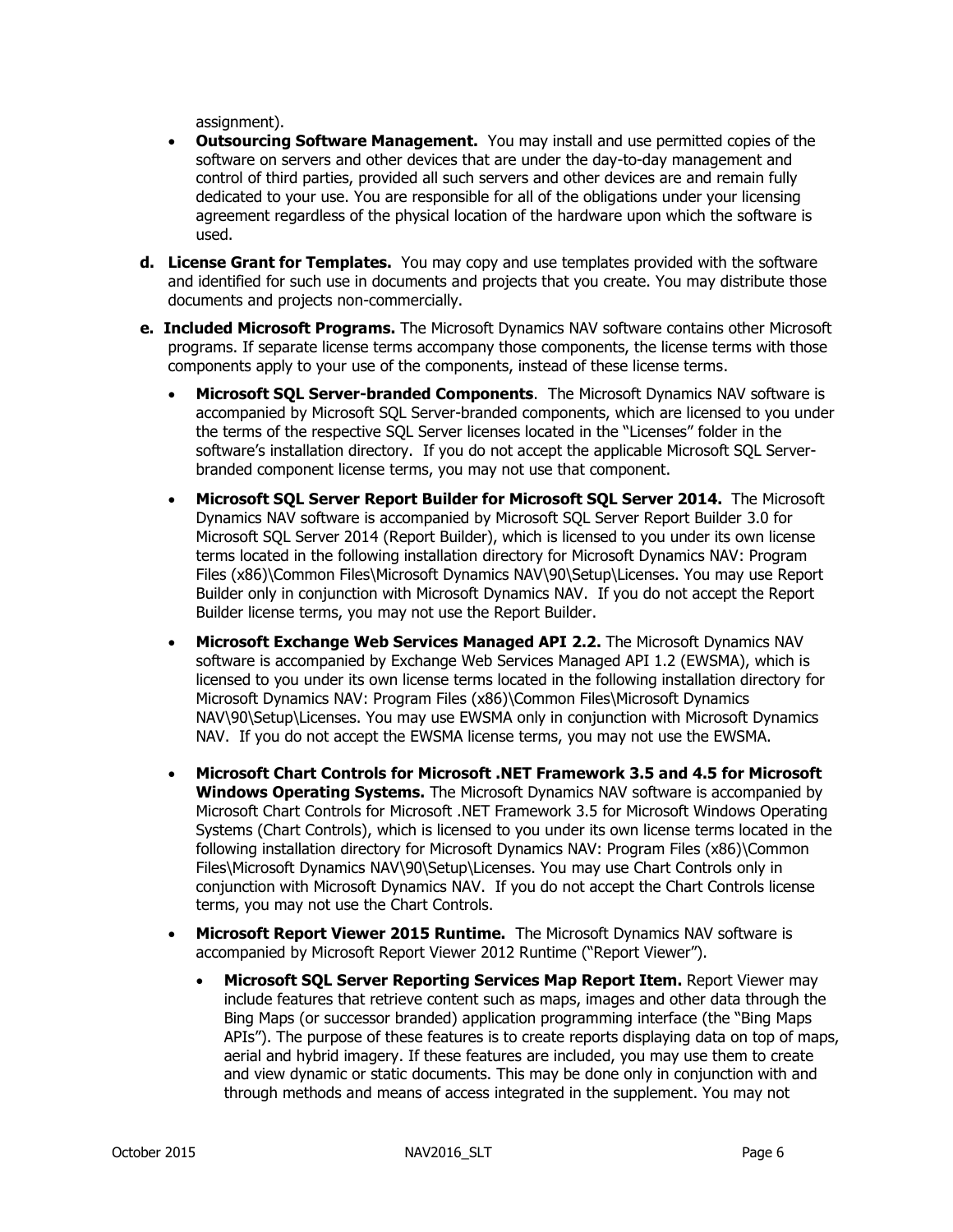otherwise copy, store, archive, or create a database of the content available through the Bing Maps APIs. You may not use the following for any purpose even if they are available through the Bing Maps APIs:

- Bing Maps APIs to provide sensor based guidance/routing, or
- any Road Traffic Data or Bird's Eye Imagery (or associated metadata).

Your use of the Bing Maps APIs and associated content is also subject to the additional terms and conditions at go.microsoft.com/fwlink/?LinkId=21969.

- **Microsoft Programs that include Distributable Code.** Report Viewer and Microsoft Token Validation Extensions for Microsoft .NET Framework 4.5 ("Token Validation Extensions") may include code that you are permitted to distribute in programs you develop ("**Distributable Code**") if you comply with the terms below.
	- **a. Right to Use and Distribute.**
		- you may copy and distribute the object code form of the Distributable Code in programs you develop; and
		- you may permit distributors of your programs to copy and distribute the Distributable Code as part of those programs.
	- **b. Distribution Requirements.** For any Distributable Code you distribute, you must
		- add significant primary functionality to it in your programs;
		- for any Distributable Code having a filename extension of .lib, distribute only the results of running such Distributable Code through a linker with your program;
		- distribute Distributable Code included in a setup program only as part of that setup program without modification;
		- require distributors and external end users to agree to license terms that protect the Distributable Code at least as much as this agreement;
		- display your valid copyright notice on your programs; and
		- indemnify, defend, and hold harmless Microsoft from any claims, including attorneys' fees, related to the distribution or use of your programs.
	- **c. Distribution Restrictions.** You may not
		- alter any copyright, trademark or patent notice in the Distributable Code;
		- use Microsoft's trademarks in your programs' names or in a way that suggests your programs come from or are endorsed by Microsoft;
		- distribute Distributable Code to run on a platform other than the Windows platform;
		- include Distributable Code in malicious, deceptive or unlawful programs; or
		- modify or distribute the source code of any Distributable Code so that any part of it becomes subject to an Excluded License. An Excluded License is one that requires, as a condition of use, modification or distribution, that the code be disclosed or distributed in source code form; or others have the right to modify it.
- **f. Modification Disclaimer.** You may modify the software only as necessary to use it for your internal business purposes if you received it in source code form or you or any third party acting on your behalf have licensed tools from Microsoft that allow you or that third party to modify the software's object code. You agree that Microsoft is not responsible for any problems that result from modifications made by you, a partner, or any other third party acting on your behalf, or any problems that are caused by third party hardware or software. Microsoft does not, and will not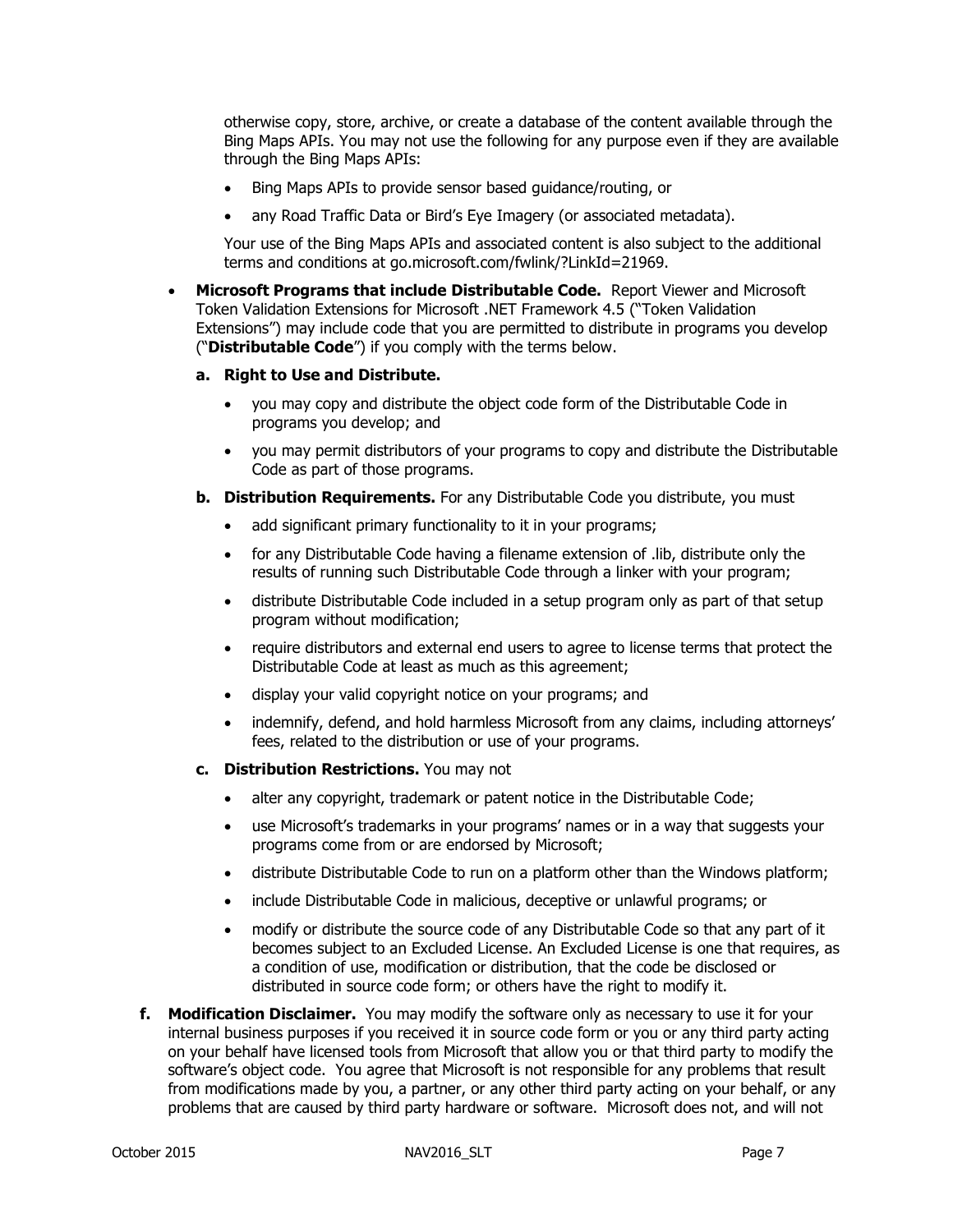have any obligation to, provide technical or other support for any modifications to the software made by you, by a partner or by any other third party. Microsoft does not make any representation, endorsement, guarantee or assurance of the suitability of the software for your business, the suitability of the partner or any other third party to create modifications or to implement the modifications or the software, or that any modification created, implemented, supported and/or serviced by, for or on behalf of you or any third party will meet your business needs or operate successfully with the software. Microsoft and its partners are independent entities and Microsoft is not liable for nor bound by any acts of such business partners.

- **g. Fictitious Data.** The uniform resource locators (URLs), addresses, names of individuals, companies, cities, states, and other items depicted and referenced in Microsoft material are fictitious in nature. They are provided as examples and illustrations only. No real association or connection is intended or should be inferred.
- **h. Complex Software.** The software is complex computer software. Its performance will vary depending on your hardware platform, software interactions, the configuration of the software and other factors. The software is neither fault tolerant nor free from errors, conflicts or interruptions.
- **i. Third Party Notices.** The software may include third party material (i.e., code or documentation) that Microsoft licenses to you under this agreement. Notices, if any, for the third party material are included for your information only.
- **j.** Additional Functionality. Microsoft may provide additional functionality for the software. Other license terms and fees may apply.
- **8. INTERNET-BASED SERVICES.** Microsoft provides Internet-based services with the software. Microsoft may change or cancel them at any time. This section does not apply to the subscription validation terms above.
	- **a. Consent for Internet-Based Services.** Certain features in the software may connect to Microsoft or third party service provider computer systems over the Internet. In some cases, you will not receive a separate notice when they connect. You may switch off these features or not use them. For more information about these features, see the software documentation. By using these features, you consent to the transmission of this information.
	- **b. Computer Information.** Certain features in the software use Internet protocols, which send to the appropriate systems computer information, such as your Internet protocol address, the type of operating system, browser, name and version of the software you are using, and the language code of the device where you installed the software. Microsoft uses this information to make the Internet-based services available to you. Some of these features include, but are not limited to,
		- **Web Content Features.** Features in the software can retrieve related content from Microsoft and provide it to you. To provide the content, these features send to Microsoft the type of operating system, name and version of the software you are using, and the type of browser and language code of the device where you installed the software. Examples of these features are clip art, templates, online training, online assistance and Appshelp. You may choose not to use these web content features.
	- **c. Use of Information.** Microsoft may use the device information, error reports, and malware reports to improve our software and services. We may also share it with others, such as hardware and software vendors. They may use the information to improve how their products run with Microsoft software.
	- **d. Misuse of Internet-based Services.** You may not use these services in any way that could harm them or impair anyone else's use of them. You may not use the services to try to gain unauthorized access to any service, data, account or network by any means.
- **9. PRODUCT / LICENSE KEYS.** The software requires a key to run or access it. A key may only be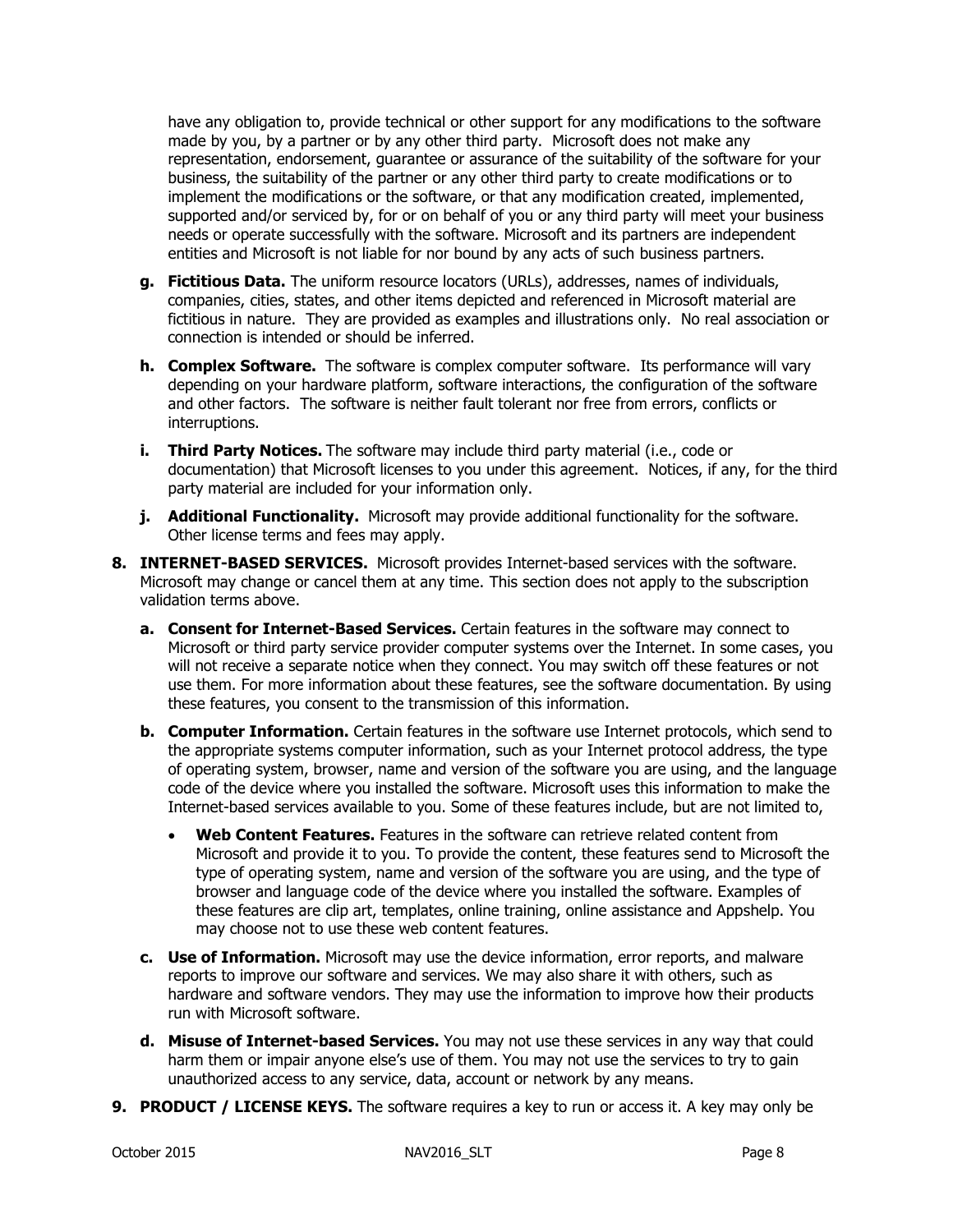used to run or access the particular version of the software for which it was issued. You are responsible for the use of keys assigned to you. You must not duplicate or share the keys with third parties.

- **10. BENCHMARK TESTING.** You must obtain Microsoft's prior written approval to disclose to a third party the results of any benchmark test of the software.
- **11. SCOPE OF LICENSE.** The software is licensed, not sold. This agreement only gives you some rights to use the software. Microsoft reserves all other rights. Unless applicable law or a separate written contract with Microsoft gives you more rights despite this limitation, you may use the software only as expressly permitted in this agreement. In doing so, you must comply with any technical limitations in the software that only allow you to use it in certain ways. You may only use the software for your internal business purposes. You may not
	- work around any technical limitations in the software;
	- reverse engineer, decompile or disassemble the software, except and only to the extent that applicable law expressly permits, despite this limitation;
	- circumvent the validation functions of the software;
	- publish the software for others to copy;
	- rent, lease or lend the software; or
	- use the software for commercial software hosting services.

Your rights to use the software may be revoked if you do not comply with the terms of this agreement. Rights to access the software do not give you any right to implement Microsoft patents or other Microsoft intellectual property in software or devices that access the server.

- **12. BACKUP COPY.** You may make multiple copies of the software for backup, development and testing purposes, so long as such copies are not used in production and the development or testing is for your internal business purpose only. Your backup copies may be hosted by a third party on your behalf as provided in Section 7.b.
- **13. FAIL-OVER RIGHTS.** In addition to your use of the software under Section 3 above, you may run a single passive fail-over of your ERP solution that will only be used or accessed for temporary support when the primary ERP solution is unavailable.
- **14. LICENSE TRANSFER.** You may not transfer the software without Microsoft's prior written consent. If permitted, there may be additional charges for transferring the software to a third party.
- **15. DOCUMENTATION.** Any person that has valid access to your computer or internal network may copy and use the documentation for your internal, reference purposes.
- **16. DOWNGRADE.** You have no rights to use earlier versions of the software under this license and Microsoft is not obligated to supply earlier versions to you.
- **17. EXPORT RESTRICTIONS.** The software is subject to United States export laws and regulations. You must comply with all domestic and international export laws and regulations that apply to the software. These laws include restrictions on destinations, end users and end use. For additional information, see www.microsoft.com/exporting.
- **18. SUPPORT SERVICES.** Microsoft provides support services for the software as described at http://www.microsoft.com/dynamics/customer/en-us/service-plans.aspx.
- **19. LOCALIZATION AND TRANSLATION.** Microsoft provides certain localizations and translations for the software as described at go.microsoft.com/fwlink/?LinkID=317718.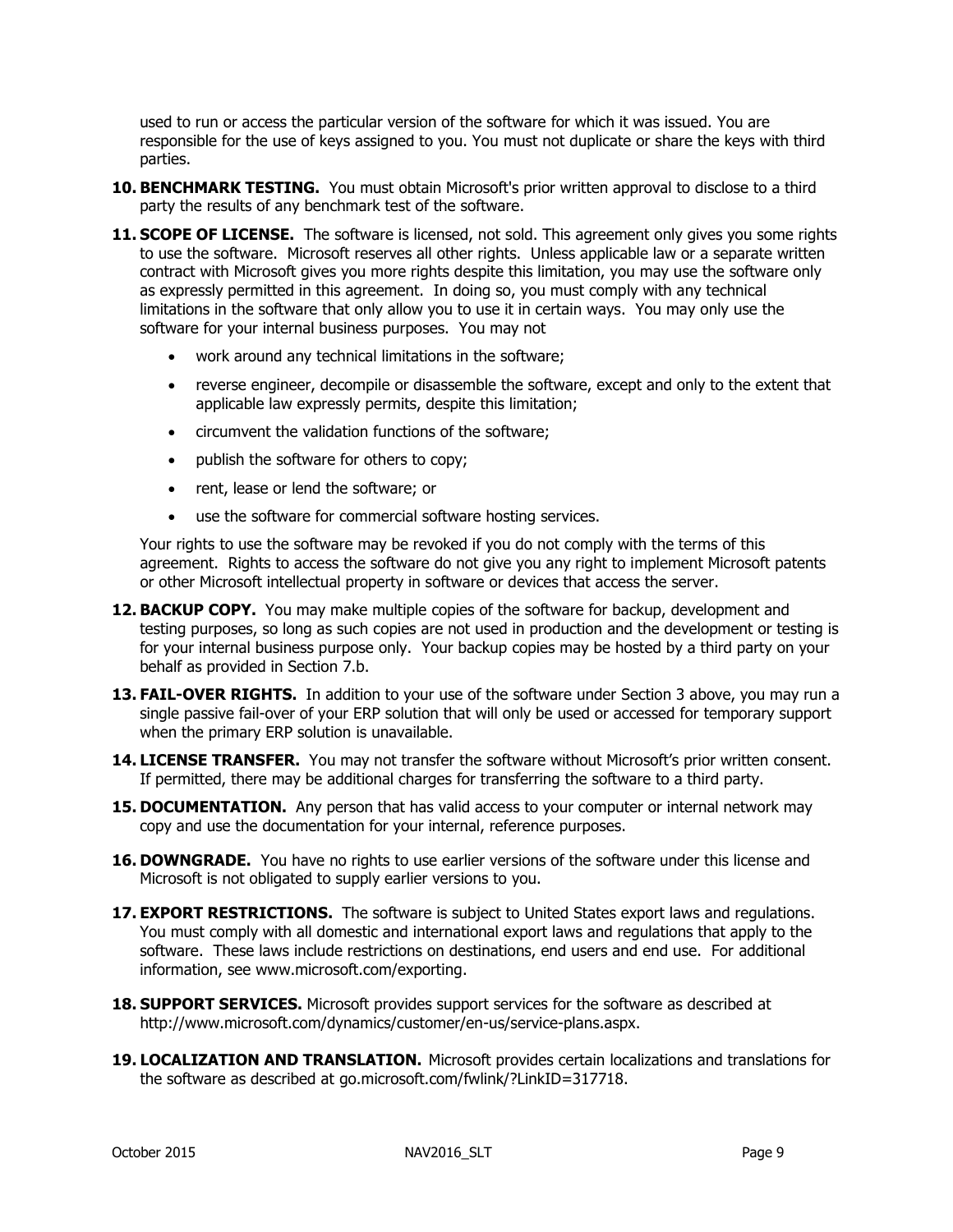**20. ENTIRE AGREEMENT.** This agreement (including the warranty below), and the terms for supplements, updates, Internet-based services and support services that you use are the entire agreement for the software and support services.

## **21. APPLICABLE LAW.**

- **a. United States.** If you acquired the software in the United States, Washington state law governs the interpretation of this agreement and applies to claims for breach of it, regardless of conflict of laws principles. The laws of the state where you are located govern all other claims, including claims under state consumer protection laws, unfair competition laws, and in tort.
- **b. Outside the United States.** If you acquired the software in any other country, the laws of that country apply.
- **c. Attorneys' Fees and Costs.** If you or Microsoft files a lawsuit, brings an action or otherwise pursues a claim against the other in connection with or arising out of this agreement or the software, the prevailing party will be entitled to recover its reasonable attorneys' fees, costs and other expenses (including any appeal).
- **22. LEGAL EFFECT.** This agreement describes certain legal rights. You may have other rights under the laws of your state or country. You may also have rights with respect to the party from whom you acquired the software. This agreement does not change your rights under the laws of your state or country if the laws of your state or country do not permit it to do so.
- **23. DEFENSE OF INFRINGEMENT AND MISAPPROPRIATION CLAIMS.** Microsoft will defend you against any claims made by an unaffiliated third party that the software infringes its patent, copyright or trademark or misappropriates its trade secret, and will pay the amount of any resulting adverse final judgment (or settlement to which Microsoft consents).

You must notify us promptly in writing of the claim and give us sole control over its defense or settlement. You agree to provide us with reasonable assistance in defending the claim, and Microsoft will reimburse you for reasonable out of pocket expenses that you incur in providing that assistance. The terms "misappropriation" and "trade secret" are used as defined in the Uniform Trade Secrets Act, except in the case of claims arising outside the United States, in which case "trade secret" will mean "undisclosed information" as described in Article 39.2 of the TRIPs agreement and "misappropriation" will mean intentionally unlawful use.

Our obligations will not apply to the extent that the claim or adverse final judgment is based on (i) your use of the software after Microsoft notifies you to discontinue use due to such a claim; (ii) your combining the software with a non-Microsoft product (hardware, software or service), data or business process including third party add-ons or programs; (iii) damages attributable to the value of the use of a non-Microsoft product, data or business process; (iv) your altering or modifying the software, including any modifications by third parties; (v) your distribution of the software to, or its use for the benefit of, any third party; (vi) your use of Microsoft trademark(s) without express written consent to do so; or (vii) for any trade secret claim, your acquiring a trade secret (a) through improper means; (b) under circumstances giving rise to a duty to maintain its secrecy or limit its use; or (c) from a person (other than Microsoft or its affiliates) who owed to the party asserting the claim a duty to maintain the secrecy or limit the use of the trade secret. You will reimburse us for any costs or damages that result from these actions.

If Microsoft receives information concerning an infringement or misappropriation claim related to the software, Microsoft may, at its expense and without obligation to do so, either (i) procure for you the right to continue to run the software, or (ii) modify the software or replace it with a functional equivalent, to make it non-infringing, in which case you will stop running the software immediately. If, as a result of an infringement or misappropriation claim, your use of the software is enjoined by a court of competent jurisdiction, Microsoft will, at its option, either procure the right to continue its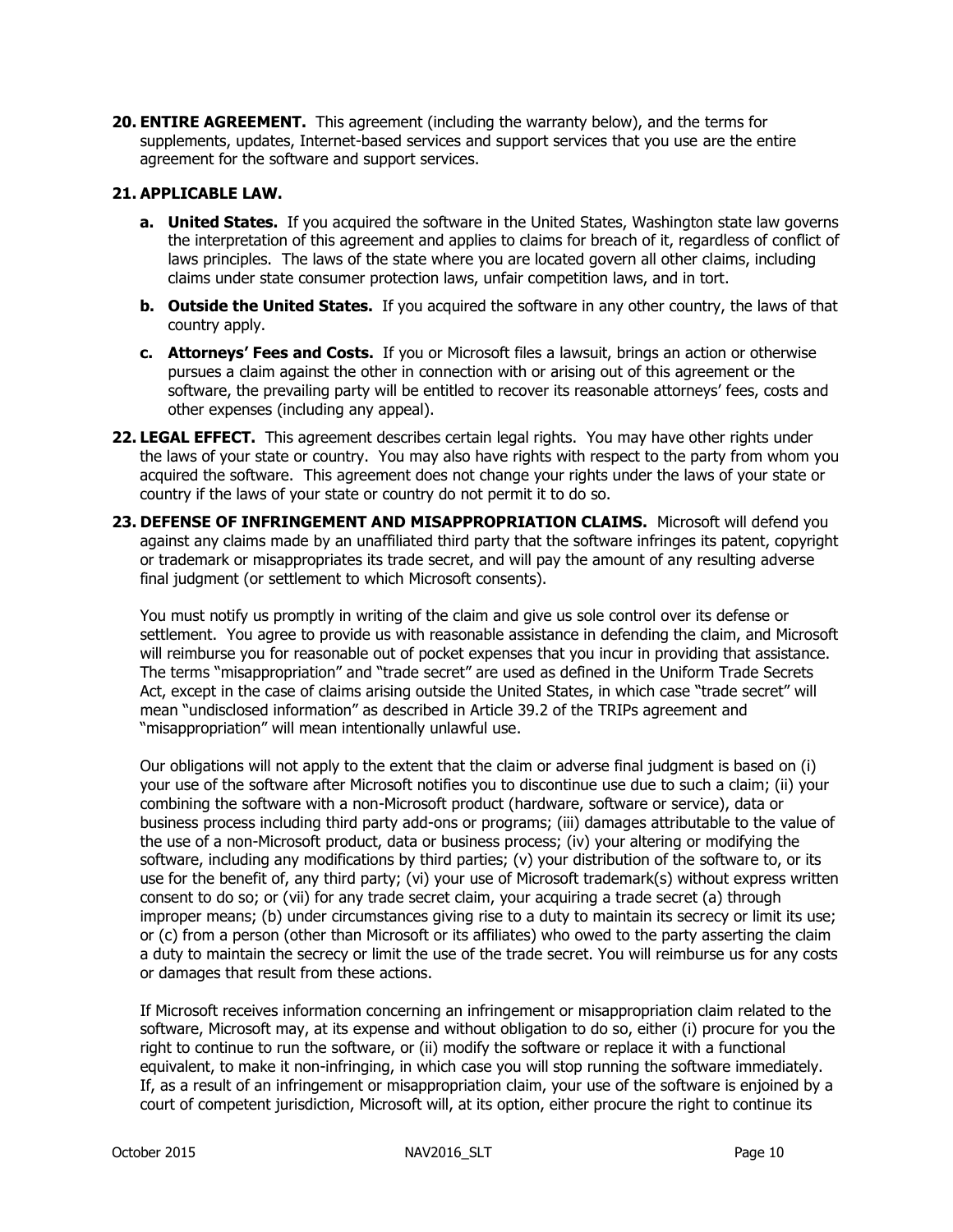use, replace it with a functional equivalent, modify it to make it non-infringing, or refund the amount paid and terminate this license.

If any other type of third party claim is brought against you regarding Microsoft's intellectual property, you must notify us promptly in writing. Microsoft may, at its option, choose to treat these claims as being covered by this section. This Section 23 provides your exclusive remedy for third party copyright, patent or trademark infringement and trade secret misappropriation claims.

#### **24. LIMITATION ON AND EXCLUSION OF DAMAGES. You can recover from Microsoft and its suppliers only direct damages up to the amount you paid for the software except for claims covered by Section 23. You cannot recover any other damages, including consequential, lost profits, special, indirect or incidental damages.**

This limitation applies to

- anything related to the: (i) software, (ii) services, (iii) content (including code) on any third party Internet sites, or (iv) third party materials; and
- claims for breach of contract, breach of warranty, guarantee or condition, strict liability, negligence, loss of data, damage to records or data, loss of goodwill, loss as a consequence of a business interruption or any other tort to the extent permitted by applicable law.

It also applies even if

- repair, replacement or a refund for the software does not fully compensate you for any losses; or
- Microsoft knew or should have known about the possibility of the damages.

Some states do not allow the exclusion or limitation of incidental or consequential damages, so the above limitation or exclusion may not apply to you. They also may not apply to you because your country may not allow the exclusion or limitation of incidental, consequential or other damages.

### **25. VERIFYING COMPLIANCE.**

- **a. Right to verify compliance.** You are required to keep records (including proof of purchase) relating to the software you use under this agreement. Microsoft has the right to verify compliance with this agreement, at Microsoft's expense. You agree to provide reasonable cooperation in the event of a compliance audit, including by allowing Microsoft, on request, to access the usage report as a tool in conducting the audit.
- **b. Verification process and limitations.** To verify compliance with the terms of this Agreement, Microsoft will engage an independent accountant from an internationally recognized public accounting firm, which will be subject to a confidentiality obligation. Verification will take place upon not fewer than 30 days' notice, during normal business hours and in a manner that does not interfere unreasonably with your operations. As an alternative, Microsoft can require you to complete Microsoft's self-audit questionnaire relating to the software you use under this agreement, but reserves the right to use a verification process as set out above.
- **c. Verification frequency.** If Microsoft undertakes verification and does not find material unlicensed use (license shortage of 5% or more), then Microsoft will not undertake another verification of the same entity for at least one year.
- **d. Use of Results.** Microsoft and Microsoft's auditors will use the information obtained in compliance verification only to enforce Microsoft's rights and to determine whether you are in compliance with the terms of this agreement. By invoking the rights and procedures described above, Microsoft does not waive its rights to enforce this agreement or to protect its intellectual property by any other means permitted by law.
- **e. Remedies for non-compliance.** If verification or self-audit reveals any unlicensed use, you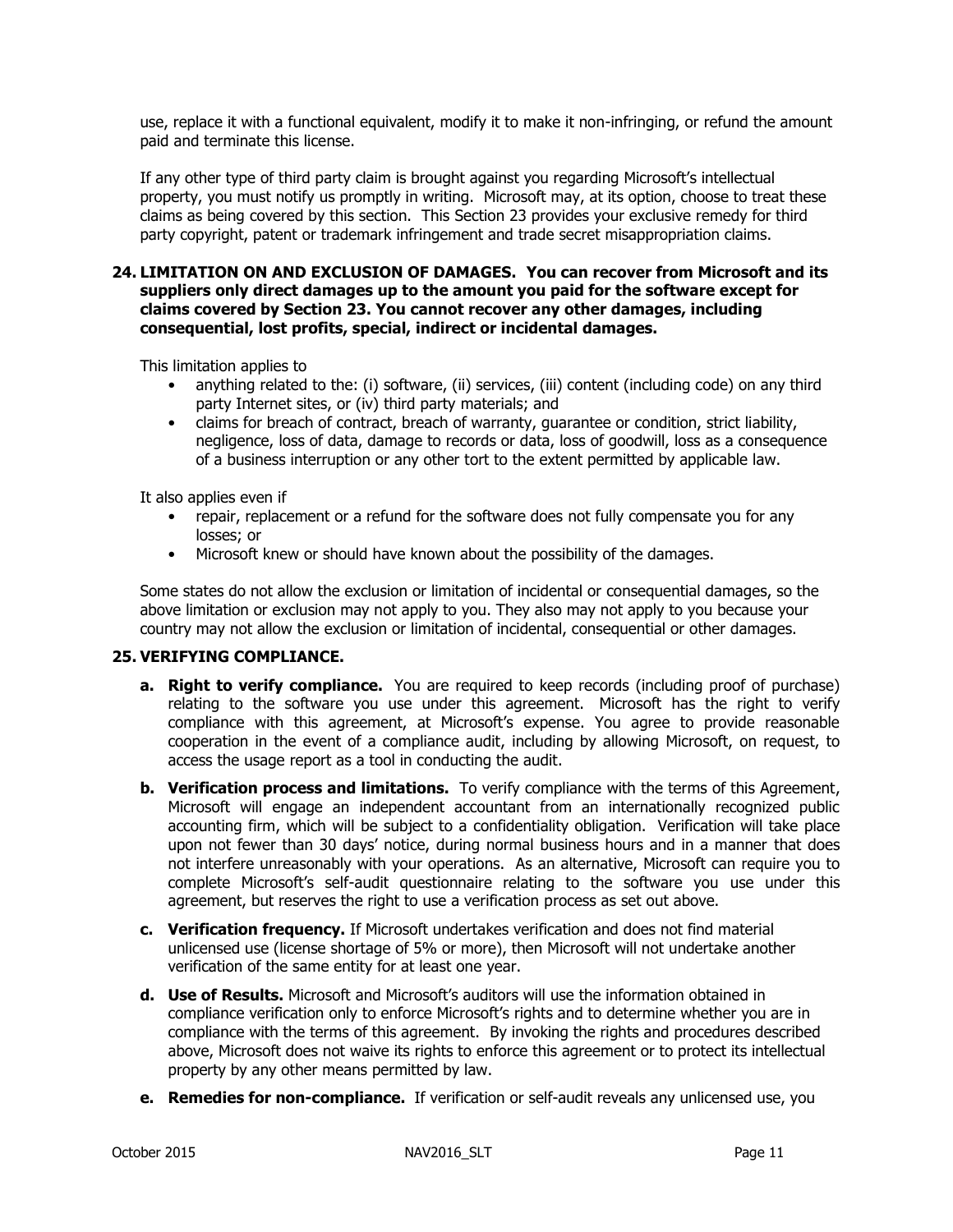must promptly order sufficient licenses to cover your use. If material unlicensed use is found, you must reimburse Microsoft for the costs Microsoft has incurred in verification and acquire the necessary additional licenses at single retail license cost within 30 days.

#### **\*\*\*\*\*\*\*\*\*\*\*\*\*\*\*\*\*\*\*\*\*\*\*\*\*\*\*\*\*\*\*\*\*\*\*\*\*\*\*\*\*\*\*\*\*\*\*\*\*\*\*\*\*\*\*\*\*\*\*\*\*\*\*\*\*\*\*\*\*\*\*\*\***

#### **LIMITED WARRANTY**

**A. LIMITED WARRANTY.** If you follow the instructions, the software will perform substantially as described in the Microsoft materials that you receive in or with the software.

References to "limited warranty" are references to the express warranty provided by Microsoft. This warranty is given in addition to other rights and remedies you may have under law, including your rights and remedies in accordance with the statutory guarantees under local Consumer Law.

**B. TERM OF WARRANTY; WARRANTY RECIPIENT; LENGTH OF ANY IMPLIED WARRANTIES. The limited warranty covers the software for one year after acquired by the first user. If you receive supplements, updates, or replacement software during that year, they will be covered for the remainder of the warranty or 30 days, whichever is longer.** If the first user transfers the software, the remainder of the warranty will apply to the recipient.

**To the extent permitted by law, any implied warranties, guarantees or conditions last only during the term of the limited warranty.** Some states do not allow limitations on how long an implied warranty lasts, so these limitations may not apply to you. They also might not apply to you because some countries may not allow limitations on how long an implied warranty, guarantee or condition lasts.

- **C. EXCLUSIONS FROM WARRANTY.** This warranty does not cover problems caused by your acts (or failures to act), the acts of others, or events beyond Microsoft's reasonable control.
- **D. REMEDY FOR BREACH OF WARRANTY. Microsoft will repair or replace the software at no charge. If Microsoft cannot repair or replace it, Microsoft will refund the amount shown on your receipt for the software. It will also repair or replace supplements, updates and replacement software at no charge. If Microsoft cannot repair or replace them, it will refund the amount you paid for them, if any. You must uninstall the software and return any media and other associated materials to Microsoft with proof of purchase to obtain a refund. These are your only remedies for breach of the limited warranty.**
- **E. CONSUMER RIGHTS NOT AFFECTED. You may have additional consumer rights under your local laws, which this agreement cannot change.**
- **F. WARRANTY PROCEDURES.** You need proof of purchase for warranty service.
	- **1. United States and Canada.** For warranty service or information about how to obtain a refund for software acquired in the United States and Canada, contact Microsoft at
		- (800) MICROSOFT;
		- Microsoft Customer Service and Support, One Microsoft Way, Redmond, WA 98052-6399; or
		- visit www.microsoft.com/info/nareturns.htm.
	- **2. Europe, Middle East and Africa.** If you acquired the software in Europe, the Middle East or Africa, Microsoft Ireland Operations Limited makes this limited warranty. To make a claim under this warranty, you should contact either
		- Microsoft Ireland Operations Limited, Customer Care Centre, Atrium Building Block B, Carmanhall Road, Sandyford Industrial Estate, Dublin 18, Ireland; or
		- the Microsoft affiliate serving your country (see www.microsoft.com/worldwide).